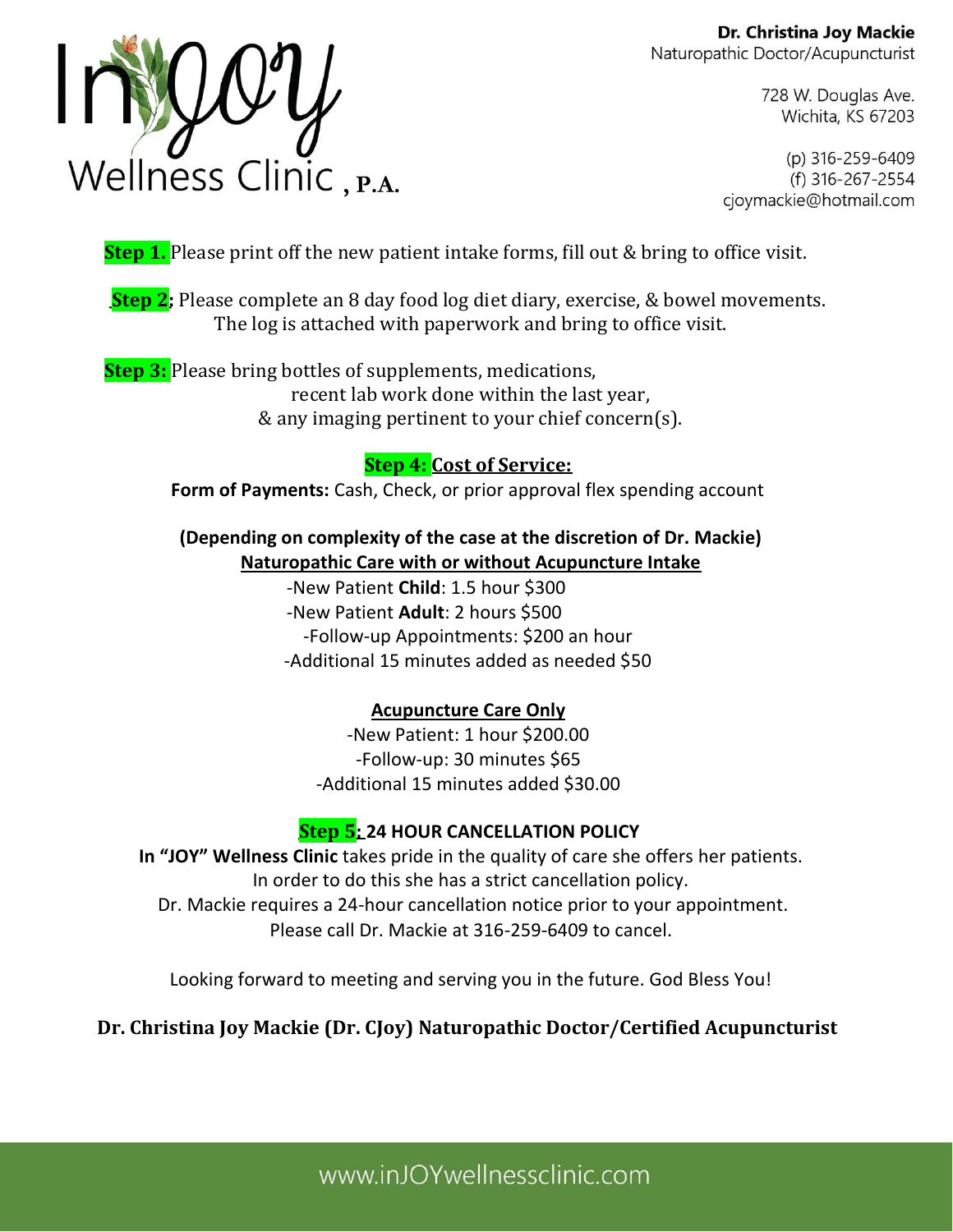### *Dr Christina Joy Mackie Naturopathic Doctor/Acupuncturist [cjoymackie@hotmail.com](mailto:cjoymackie@hotmail.com) Fax # (316) 267-2554*

### *PATIENT INFORMATION FORM*

*Please Note: This is a confidential record of your medical history and will be kept in this office. Information contained here will not be released to any person except when you have authorized us to do so.*

| Name                     | M.I.     | LastName       |                               |       |                               |  |
|--------------------------|----------|----------------|-------------------------------|-------|-------------------------------|--|
| Address                  | City     |                |                               | State | $\overline{Zip}$              |  |
| Home Phone (             |          | Cell(          |                               | Work( |                               |  |
| SS#                      | Age      |                | DOB                           |       |                               |  |
| Drivers License #        |          | Male           | Female                        |       |                               |  |
| Employer                 |          | Occupation     |                               |       |                               |  |
| Married<br>Single        | Divorced | Name of Spouse |                               |       |                               |  |
| <b>Emergency Contact</b> |          | Telephone(     |                               |       |                               |  |
| Referredby               | Friend   | Relative       | Insurance                     | Other |                               |  |
| <b>PRIMARYINSURANCE</b>  | Cash     | Group          | Work/Comp                     | Autor | Other                         |  |
| Name of InsuranceCo.     |          | ID#.           |                               |       | Group#                        |  |
| NameofInsured            |          |                | Relationship to Patient: Self |       | Spouse <sup>8</sup><br>Parent |  |
| SecondaryInsurance       |          |                | Name of Insured               |       |                               |  |

I understand that this is a quotation of benefits and is NOT a guarantee of payment, and the agreement is between the Insurance Carrier and me. I authorize any and all payment from my insurance carrier directly to this office with the understand that all monies be credit to my account upon receipt. Any denial of payment becomes my responsibility (patient).

PatientName(print) PatientSignature Date

*728 West Douglas Avenue*

*Phone # (316) 259-6409*

*Wichita KS, 67203*

### **24 HOUR CANCELLATION POLICY & CREDIT AUTHORIZATION RELEASE**

takes pride in the quality of care she offers his patients. In order to do thisshe has a strict cancellation policy.Dr. requires a 24-hour cancellation notice prior to your appointment time. If sufficient time is not given, thefullfeewill be charged to the credit card we have onfile.

I, authorize Dr. to charge the credit card givenbelow,forcancellation fees, insurance co-payments and relatedcharges.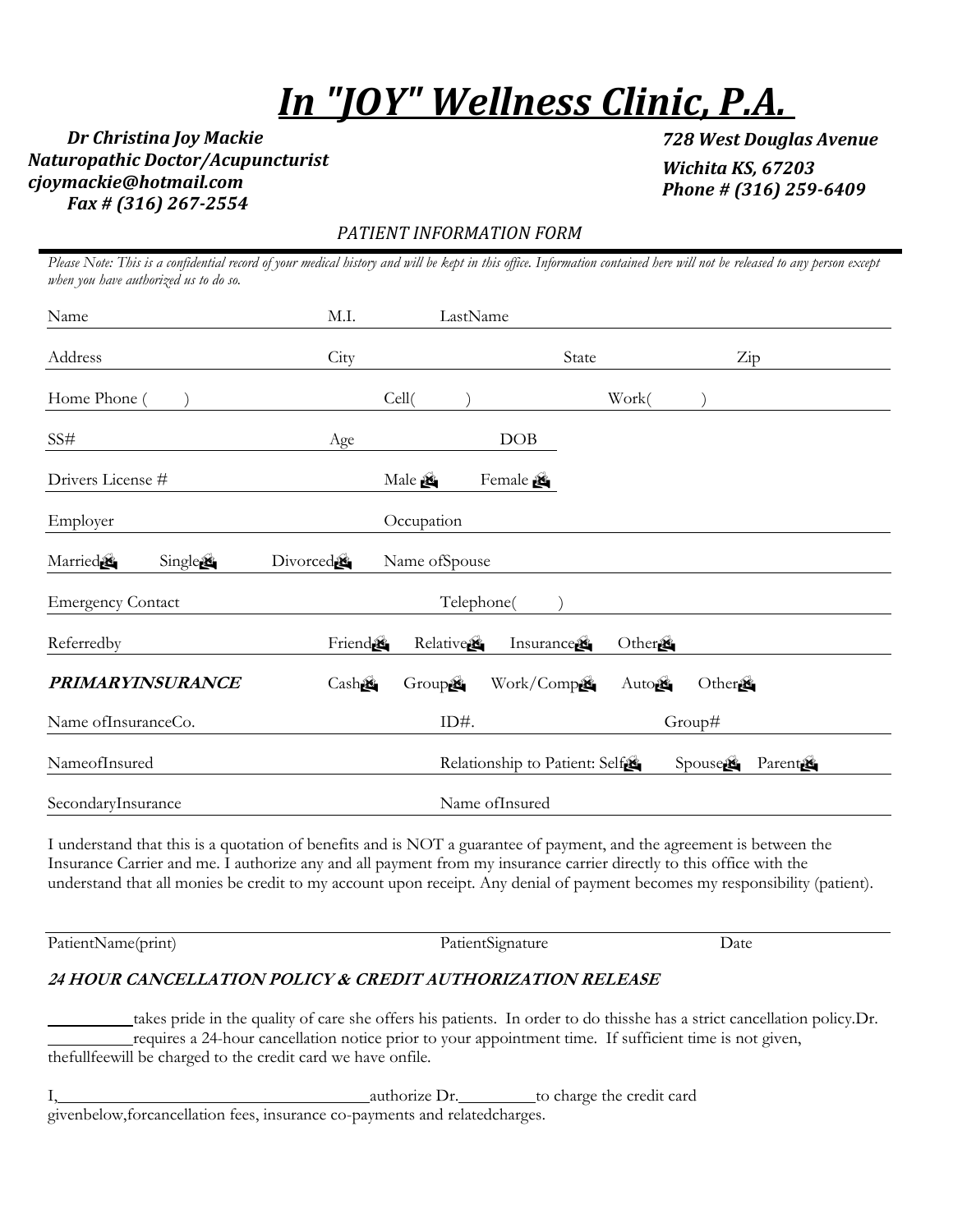|                    | - | Ηv               | Visa &/MC |
|--------------------|---|------------------|-----------|
|                    |   |                  |           |
| PatientName(print) |   | PatientSignature | Date      |

 $\overline{\phantom{0}}$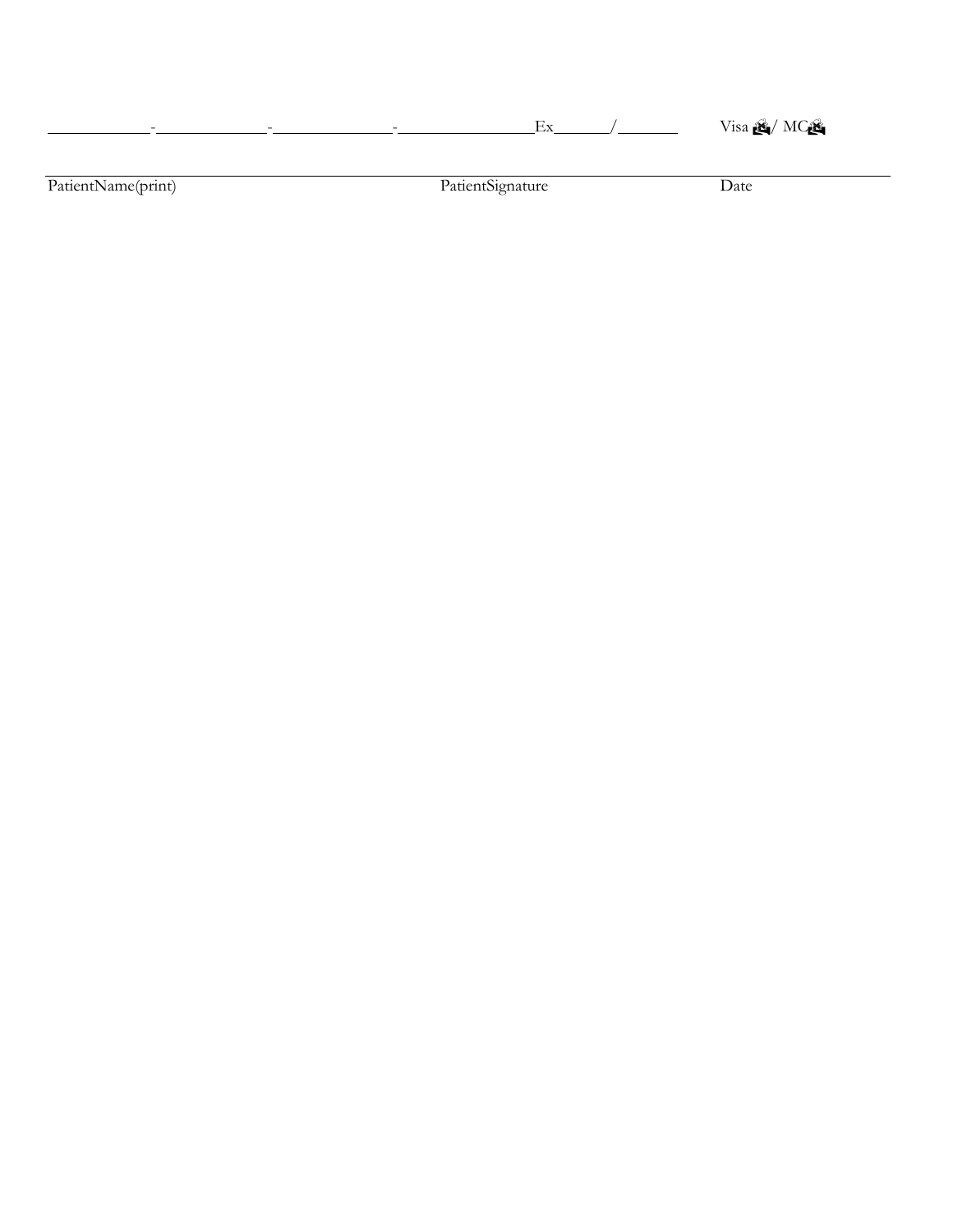| <u>In "IOY" Wellness Clinic, P.A.</u><br><b>Dr Christina Joy Mackie</b><br><b>Naturopathic</b><br>Doctor/Acupuncturistcjoymackie<br>@hotmail.com                                                                                     | . P.A.<br>728 West Douglas Avenue<br>Wichita KS, 67203<br>Phone # (316) 259-6409 |
|--------------------------------------------------------------------------------------------------------------------------------------------------------------------------------------------------------------------------------------|----------------------------------------------------------------------------------|
| $\mathbf{NAME}\_\_\_\_\_\_\_\_\_$                                                                                                                                                                                                    |                                                                                  |
| I. Goals: What would you most like to achieve through your work at the In Joy WellnessClinic, P.A?                                                                                                                                   |                                                                                  |
| 3.                                                                                                                                                                                                                                   |                                                                                  |
| <u> 1989 - Johann Stoff, deutscher Stoffen und der Stoffen und der Stoffen und der Stoffen und der Stoffen und d</u>                                                                                                                 |                                                                                  |
| II. MajorSymptoms: Pleaselistinorderofimportancewhatsymptomsareofconcerntoyou.<br>(most concerning to least, along with the duration of the symptom)                                                                                 |                                                                                  |
| <u>للرسمية المستخدمة المستخدمة المستخدمة المستخدمة المستخدمة المستخدمة المستخدمة المستخدمة المستخدمة ا</u>                                                                                                                           |                                                                                  |
| المستندات للمستداك للمستداك المستندات المستندات للمستداك المستندات للمستند                                                                                                                                                           |                                                                                  |
| <u> 1988 - 1989 - 1989 - 1989 - 1989 - 1989 - 1989 - 1989 - 1989 - 1989 - 1989 - 1989 - 1989 - 1989 - 1989 - 1989 - 1989 - 1989 - 1989 - 1989 - 1989 - 1989 - 1989 - 1989 - 1989 - 1989 - 1989 - 1989 - 1989 - 1989 - 1989 - 198</u> |                                                                                  |

**Use the following illustration to indicate painful or distressed areas:**



Are you experiencing pain/discomfort in any area of your body? **Y / N**

If yes, using the models to the left, please indicate the locationof the discomfort by using the symbol that best describes the feeling:

| <b>XXX</b><br><b>PPP</b> | Sharp/stabbing                          |
|--------------------------|-----------------------------------------|
| <b>DDD</b><br><b>NNN</b> | Pins&Needles<br>Dull/Aching<br>Numbness |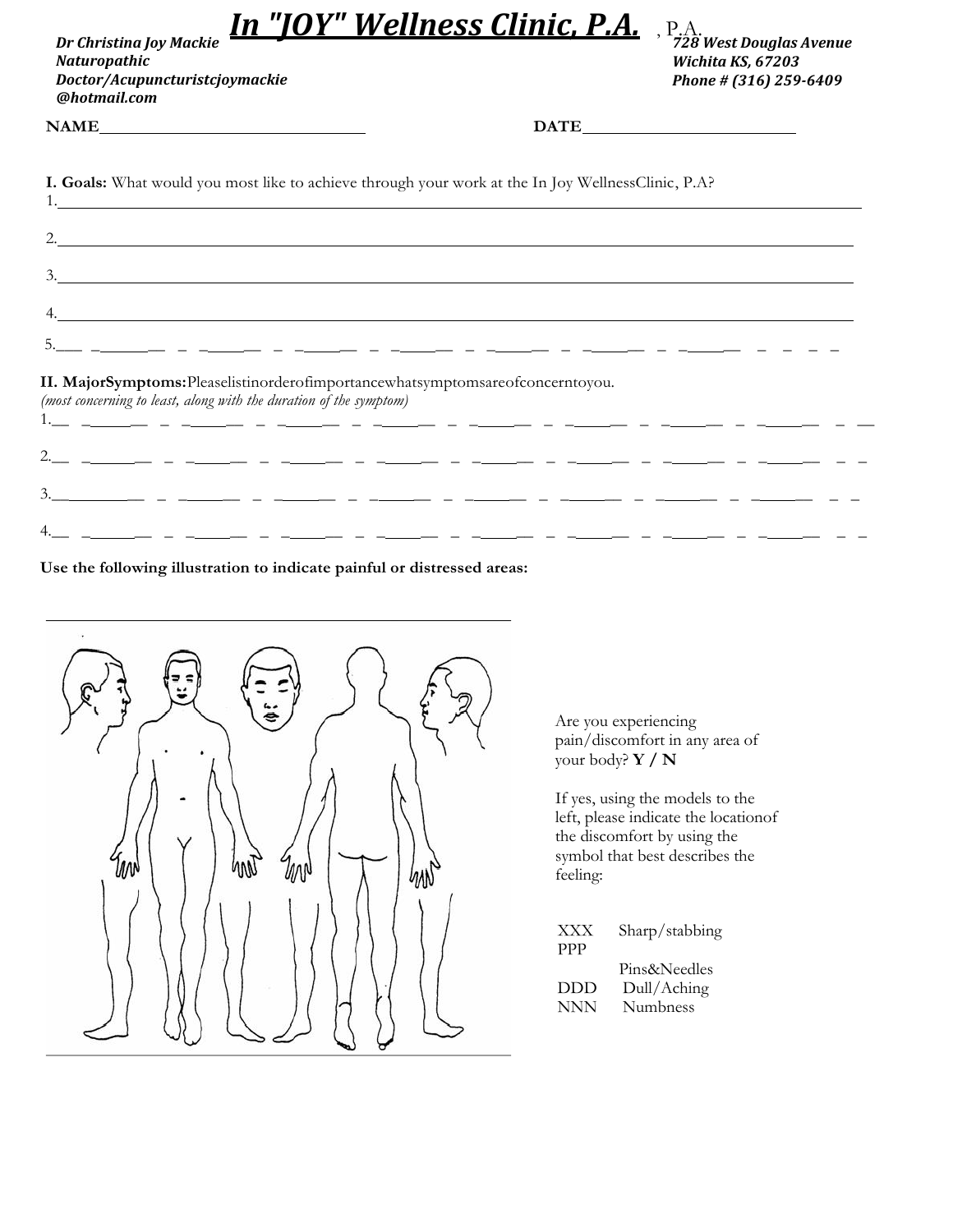*In "JOY" Wellness Clinic, P.A. Dr Christina Joy Mackie* 

*Naturopathic Doctor/Acupuncturis[tcjoymackie](mailto:cjoymackie@hotmail.com) [@hotmail.com](mailto:cjoymackie@hotmail.com)*

*728 West Douglas Avenue Wichita KS, 67203 Phone # (316) 259-6409*

© 2007 Acupuncture Desk Reference, Permission to Use Granted; [www.acupuncturedeskreference.com](http://www.acupuncturedeskreference.com/)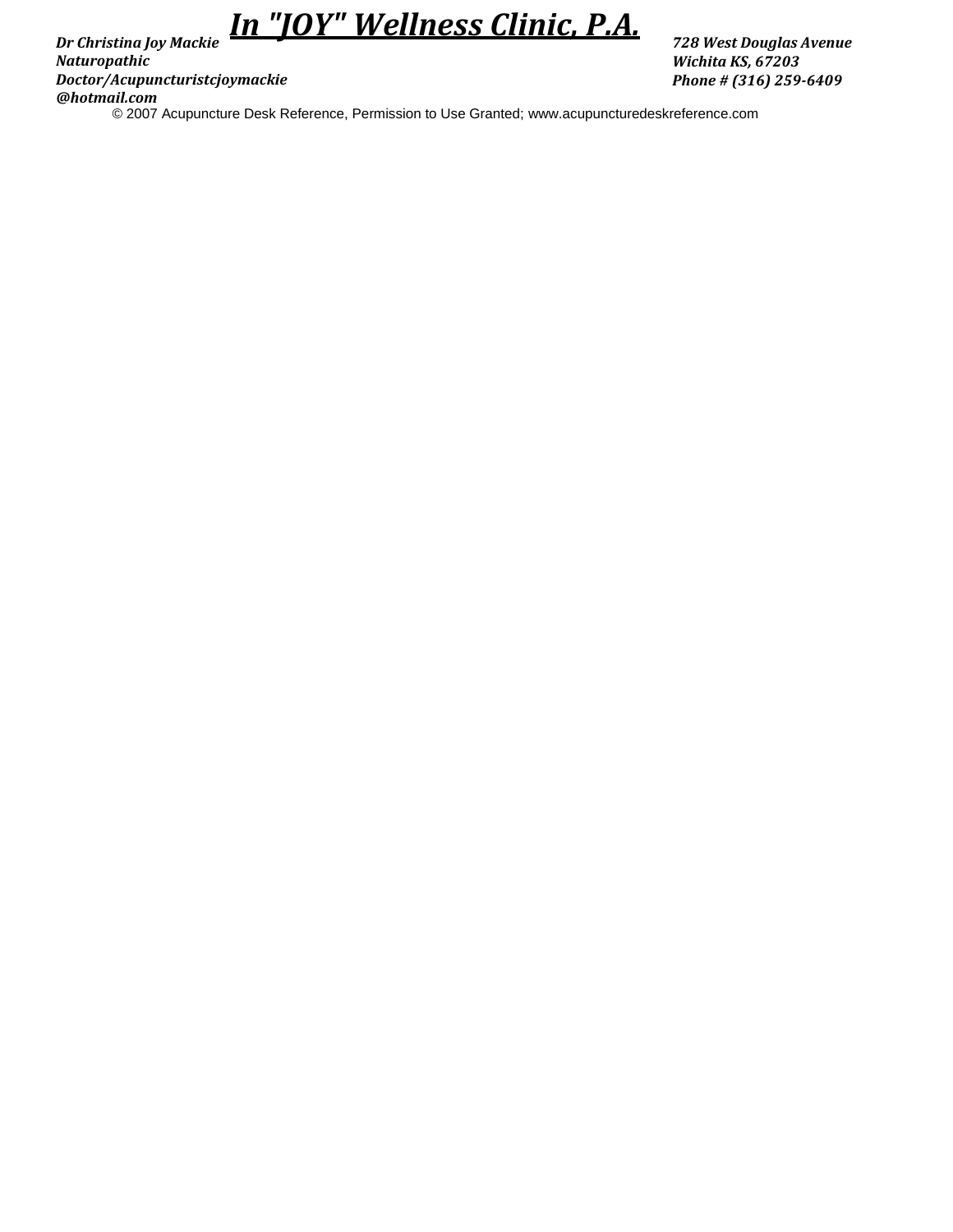|  |  | In "IOY" Wellness Clinic, P.A. |  |
|--|--|--------------------------------|--|
|  |  |                                |  |

*Dr Christina Joy Mackie Naturopathic Doctor/Acupuncturis[tcjoymackie](mailto:cjoymackie@hotmail.com) [@hotmail.com](mailto:cjoymackie@hotmail.com)*

*728 West Douglas Avenue Wichita KS, 67203 Phone # (316) 259-6409*

> Date Date Date

| For Men:                                                                                    | 1. Doyouhaveanybothersomeurinarysymptoms?[]Yes                                                                                                                                                                                 | $\lceil \; \rceil$ No                                                                              |                             |  |  |  |  |
|---------------------------------------------------------------------------------------------|--------------------------------------------------------------------------------------------------------------------------------------------------------------------------------------------------------------------------------|----------------------------------------------------------------------------------------------------|-----------------------------|--|--|--|--|
|                                                                                             | Describe: New York: New York: New York: New York: New York: New York: New York: New York: New York: New York: New York: New York: New York: New York: New York: New York: New York: New York: New York: New York: New York: Ne |                                                                                                    |                             |  |  |  |  |
| 2. Checkallthatapply:                                                                       | [ ] Difficultywithorgasm                                                                                                                                                                                                       | [ ] Pain or swelling of the                                                                        | [] Frequent need to urinate |  |  |  |  |
| [] Erectiledysfunction                                                                      | Prematureejaculation                                                                                                                                                                                                           | testicles<br>] Feeling of coldnessor<br>numbness in genitalia                                      | at night                    |  |  |  |  |
| [] Impotence<br>[] Pain/Subtly of testicles                                                 |                                                                                                                                                                                                                                |                                                                                                    |                             |  |  |  |  |
| 3. Doyougetupatnighttourinate? [] Yes                                                       | $\lceil \cdot \rceil$ No                                                                                                                                                                                                       |                                                                                                    |                             |  |  |  |  |
|                                                                                             |                                                                                                                                                                                                                                | 4. Towhatextentdotheseconditionsinterferewithyourdailyactivities(work,sleep,socializing,sex,etc.)? |                             |  |  |  |  |
|                                                                                             |                                                                                                                                                                                                                                | 5. HaveyousoughtMedicalinterventionfortheseproblems?Ifso,when?                                     |                             |  |  |  |  |
|                                                                                             | 6. Whattreatmentshaveyoutriedfortheseproblemsandhowsuccessfulhavetheybeen?                                                                                                                                                     |                                                                                                    |                             |  |  |  |  |
| <b>III. Medical History</b>                                                                 |                                                                                                                                                                                                                                |                                                                                                    |                             |  |  |  |  |
| Please check all that apply<br>Diabetes<br>High Blood Pressure<br>Thyroid Disease<br>Cancer | <b>Date Diagnosed</b>                                                                                                                                                                                                          | High Cholesterol<br>High Blood Pressure<br>Seizures<br>Hepatitis                                   | <b>Date Diagnosed</b>       |  |  |  |  |

 $HIV$  Others  $\frac{1}{\sqrt{1-\frac{1}{2}}}$  Others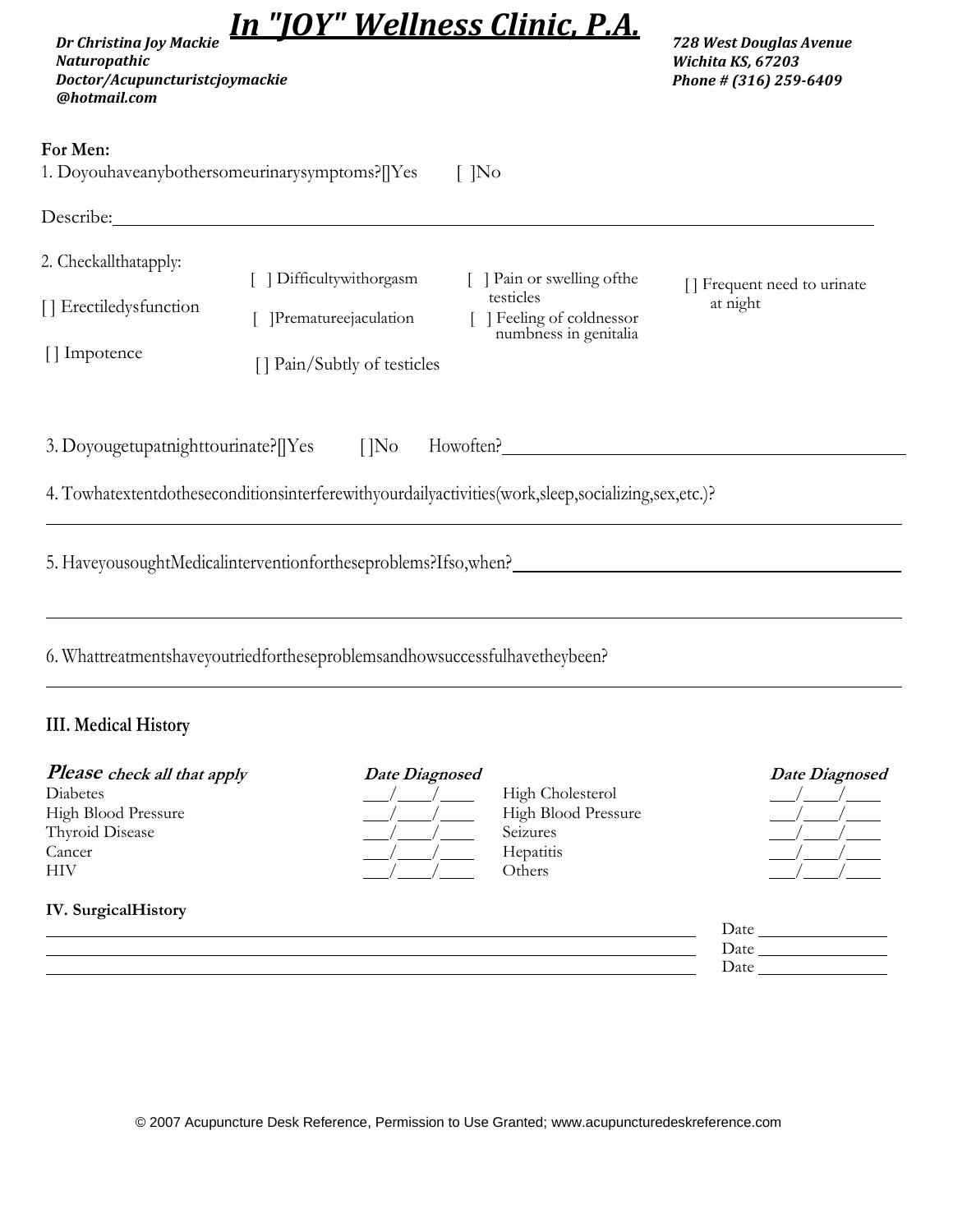*Dr Christina Joy Mackie Naturopathic Doctor/Acupuncturis[tcjoymackie](mailto:cjoymackie@hotmail.com) [@hotmail.com](mailto:cjoymackie@hotmail.com)*

*728 West Douglas Avenue Wichita KS, 67203 Phone # (316) 259-6409*

### **V. FamilyHistory**

Please check all that apply and state how you are related to the family member with that condition.

| Condition            | Mother | Father | Sibling | Maternal<br>Grandparent | Paternal<br>Grandparent |
|----------------------|--------|--------|---------|-------------------------|-------------------------|
| Heart disease        |        |        |         |                         |                         |
| Cancer               |        |        |         |                         |                         |
| Hypertension         |        |        |         |                         |                         |
| Stroke               |        |        |         |                         |                         |
| Asthma               |        |        |         |                         |                         |
| Allergies            |        |        |         |                         |                         |
| Migraines            |        |        |         |                         |                         |
| Depression           |        |        |         |                         |                         |
| Other mental illness |        |        |         |                         |                         |
| Substance abuse      |        |        |         |                         |                         |
| Osteoporosis         |        |        |         |                         |                         |
| Diabetes             |        |        |         |                         |                         |
| Glaucoma             |        |        |         |                         |                         |

#### **VI. Medications /Supplements**

Medications you are currently taking (please include prescription medicine, supplement, herbal supplements and over the counter medicines you take on a regular basis, along with dosages and brands if known)

> <u> 1980 - Johann Barn, mars eta bainar eta baina eta baina eta baina eta baina eta baina eta baina eta baina e</u>

<u> 1990 - Jacques Maria (j. 1900).</u> Jacques Maria (j. 1900). Alemaniar estas estas estas estas estas estas estas <u> 1989 - Andrea Andrew Maria (h. 1989).</u><br>2001 - Andrew Maria (h. 1989).

<u> 1989 - Jan Barbara Barbara, política establecera en la propia de la propia de la propia de la propia de la p</u>

<u> 1999 - 199</u>  $\overline{\phantom{a}}$ 

Allergies (to medications, chemicals or foods):

#### **VIII. Nutrition**

1. Do you follow a special diet? [ ] Yes [ ] No If yes, how would you describe the diet? (ie Vegetarian, Vegan, Low Carb,etc.)

| a) Breakfast |  |
|--------------|--|
|              |  |
| c) Dinner    |  |
| d) Snacks    |  |
|              |  |
|              |  |

© 2007 Acupuncture Desk Reference, Permission to Use Granted[; www.acupuncturedeskreference.com](http://www.acupuncturedeskreference.com/)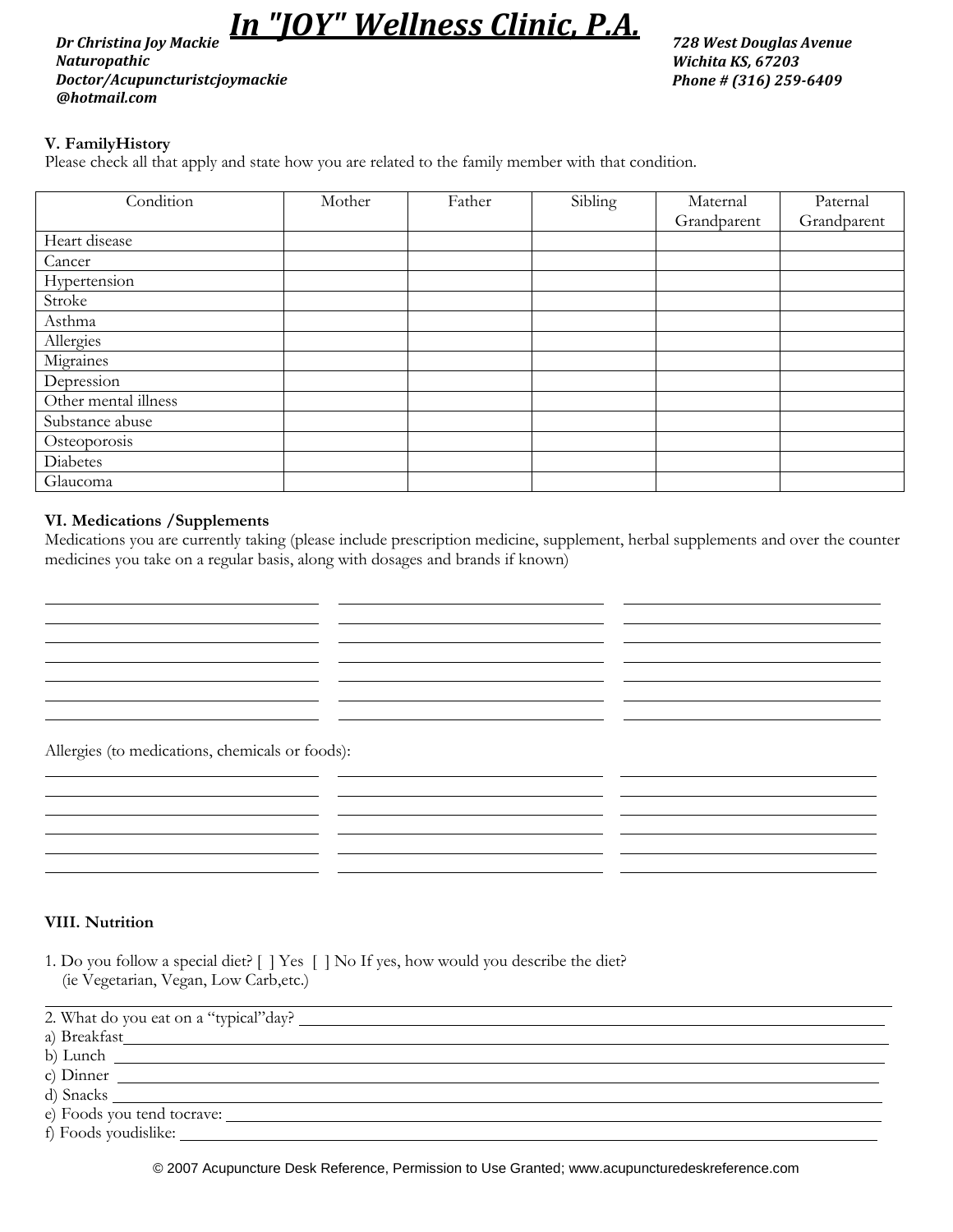*Dr Christina Joy Mackie Naturopathic Doctor/Acupuncturis[tcjoymackie](mailto:cjoymackie@hotmail.com) [@hotmail.com](mailto:cjoymackie@hotmail.com)*

*728 West Douglas Avenue Wichita KS, 67203 Phone # (316) 259-6409*

| IX. SocialHistory<br>1. How much per day do you use of thefollowing?<br>a) Coffee, tea, softdrinks:<br>b) Alcohol: <u>contract the contract of the contract of the contract of the contract of the contract of the contract of the contract of the contract of the contract of the contract of the contract of the contract of the cont</u><br>c) Cigarettes, cigars, othertobacco: |
|-------------------------------------------------------------------------------------------------------------------------------------------------------------------------------------------------------------------------------------------------------------------------------------------------------------------------------------------------------------------------------------|
| 2. Have you ever had a problem with <i>alcohol</i> or <i>alcoholism</i> ? [ ] Yes [ ] No                                                                                                                                                                                                                                                                                            |
| 3. Have you ever had a problem with dependency on other drugs? [] Yes [] No                                                                                                                                                                                                                                                                                                         |
| 4. If yes which andwhen?                                                                                                                                                                                                                                                                                                                                                            |
| 5. Do you have a known history of any exposure to toxic substances? [] Yes [] No                                                                                                                                                                                                                                                                                                    |
| 6. If so, please list which and when you first noticedsymptoms?<br>,我们也不能在这里的时候,我们也不能在这里的时候,我们也不能会在这里的时候,我们也不能会在这里的时候,我们也不能会在这里的时候,我们也不能会在这里的时候,我们也                                                                                                                                                                                                                                 |
| ,我们也不会有什么。""我们的人,我们也不会有什么?""我们的人,我们也不会有什么?""我们的人,我们也不会有什么?""我们的人,我们也不会有什么?""我们的人<br>7. In the past year, how many days have been significantly affected by yourhealth?                                                                                                                                                                                                              |
| 8. How many days did you feel generallypoor? _________                                                                                                                                                                                                                                                                                                                              |
| 9. How many times were you in the hospital?                                                                                                                                                                                                                                                                                                                                         |
| 10. Please describe your current exerciseregimen:<br>Hoursperweek: Activities: Activities: Activities: Activities: [ ] NoExercise                                                                                                                                                                                                                                                   |
| 11. How many hours of sleep do you usually get per night during theweek?                                                                                                                                                                                                                                                                                                            |
| 12. Do you awake feeling rested? [ ] Yes []No<br>Do you feel you sleep well at night? [ ] Yes [ ]No                                                                                                                                                                                                                                                                                 |
| 13. Who would you describe as your source of primary social support? (relationship toyou)                                                                                                                                                                                                                                                                                           |
| X. OtherInformation<br>Please list and briefly describe the most significant events in your life:<br>2. $\overline{\phantom{a}}$                                                                                                                                                                                                                                                    |
| $\frac{3}{2}$                                                                                                                                                                                                                                                                                                                                                                       |
| 4. Thave you been treated for emotional issues? [ ] Yes [ ] No                                                                                                                                                                                                                                                                                                                      |
| Have you ever considered or attempted suicide? [ ] Yes [ ] No                                                                                                                                                                                                                                                                                                                       |
| Do you have any other neurological or psychological problem? [   Yes [   No                                                                                                                                                                                                                                                                                                         |
| Please provide us with any other information that you think is relevant for us to know:                                                                                                                                                                                                                                                                                             |
|                                                                                                                                                                                                                                                                                                                                                                                     |
|                                                                                                                                                                                                                                                                                                                                                                                     |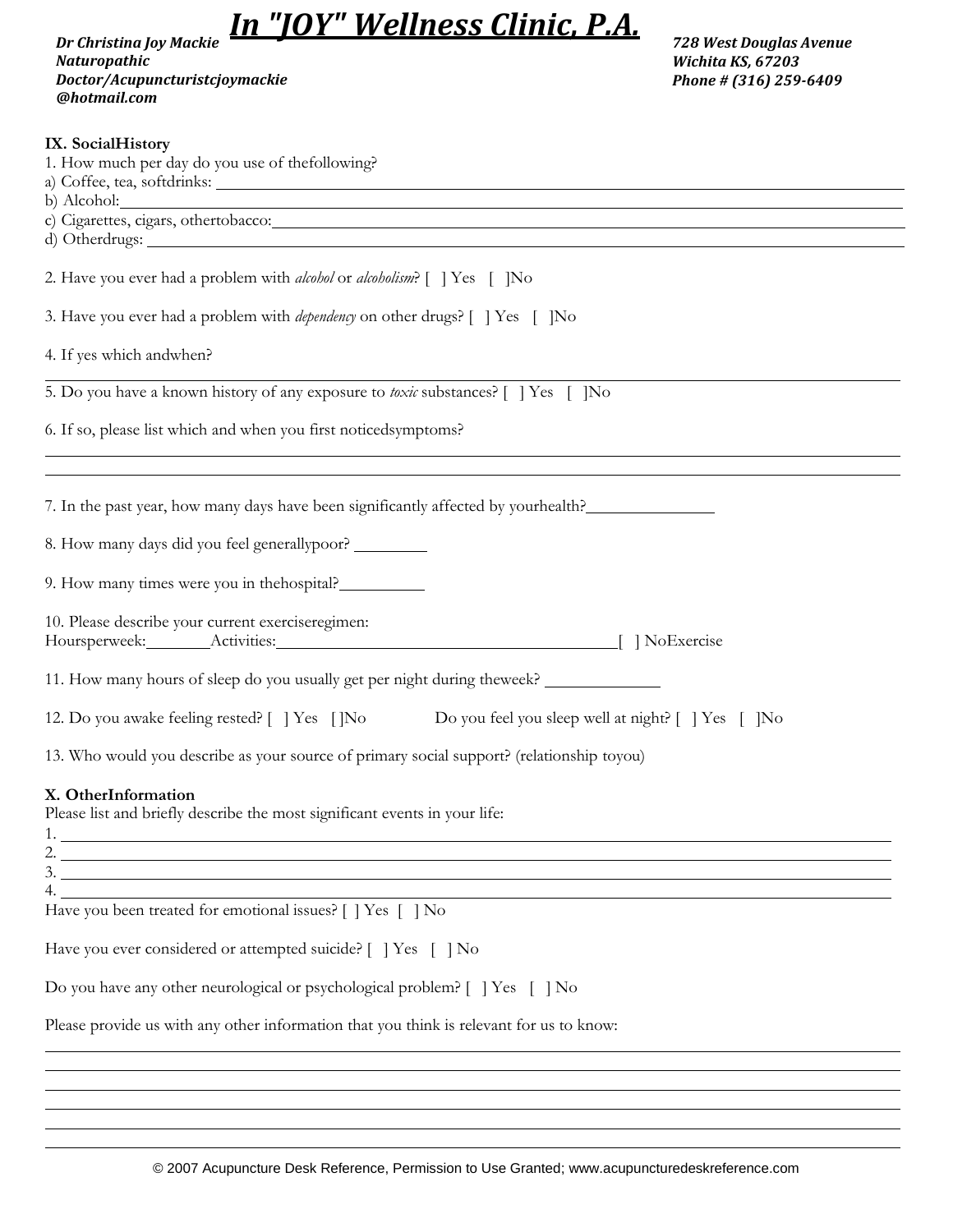*Dr Christina Joy Mackie Naturopathic Doctor/Acupuncturis[tcjoymackie](mailto:cjoymackie@hotmail.com) [@hotmail.com](mailto:cjoymackie@hotmail.com)*

|                                        | @hotmail.com                                                |                        |                                        |                                                             |                          |                                        |                                 |                            |
|----------------------------------------|-------------------------------------------------------------|------------------------|----------------------------------------|-------------------------------------------------------------|--------------------------|----------------------------------------|---------------------------------|----------------------------|
| HEALTH:                                | <b>GENERAL</b>                                              | (CHECK ALL THATAPPLY)  |                                        | <b>CARDIOVASCULAR</b>                                       |                          | <b>FEMALE</b>                          |                                 |                            |
| Past                                   | Current                                                     | Condition              | Past                                   | Current                                                     | Condition                | Past                                   | Current                         | Condition                  |
| $[\ ]$                                 |                                                             | Poor appetite          | $\Box$                                 | $\Box$                                                      | High blood pressure      | $\begin{bmatrix} \end{bmatrix}$        | $[\ ]$                          | Frequent urinary tract     |
| $\lceil \ \rceil$                      | $\begin{bmatrix} \end{bmatrix}$                             | Excessive appetite     | $\Box$                                 | $\begin{bmatrix} 1 \end{bmatrix}$                           | Low blood pressure       | $\begin{bmatrix} \end{bmatrix}$        | $\Box$                          | Frequent vaginal infer     |
| $\begin{bmatrix} \\ \\ \end{bmatrix}$  |                                                             | Insomnia               | $\Box$                                 | $\Box$                                                      | Blood clots              | $[\ ]$                                 | $[\ ]$                          | Pain / itching of geni     |
| $[\ ]$                                 |                                                             | Fatigue                |                                        | $\Box$                                                      | Palpitations             | $[\ ]$                                 | $\Box$                          | Genital lesions / discl    |
| $[\,\,]$                               |                                                             | Fevers                 |                                        | $\Box$                                                      | Phlebitis                | $\Box$                                 |                                 | Pelvic inflammatory d      |
| $\begin{bmatrix} \end{bmatrix}$        |                                                             | Night sweats           |                                        | $\Box$                                                      | Chest pain               | $[\ ]$                                 |                                 | Abnormal pap smear         |
| $[\ ]$                                 |                                                             | Sweat easily           | $\Box$                                 | $\Box$                                                      | Irregular heart beat     | $[\ ]$                                 | $\Box$                          | Irregular menstrual pe     |
| $\Box$                                 |                                                             | Chills                 |                                        | $\Box$                                                      | Cold hands / feet        |                                        |                                 | Painful menstrual per      |
| $[\ ]$                                 |                                                             | Localized weakness     | $\Box$                                 | $[\ ]$                                                      | Fainting                 | $\begin{bmatrix} \end{bmatrix}$        |                                 | Premenstrual syndron       |
| $[ \ \ ]$                              |                                                             | Poor coordination      | $\lceil \rceil$                        | $\Box$                                                      | Difficult breathing      | $[\ ]$                                 | $[ \ ]$                         | Abnormal bleeding          |
| $\Box$                                 |                                                             | Bleed or bruise easily | $\Box$                                 | $[\ ]$                                                      | Swelling of hands / feet | $\Box$                                 |                                 | Menopausal syndrom         |
| $[\ ]$                                 |                                                             | Catch cold easily      | $[\ ]$                                 | $\Box$                                                      |                          | $[\ ]$                                 |                                 | Breast lumps               |
| $[\ ]$                                 |                                                             | Change in appetite     |                                        |                                                             |                          | $\begin{bmatrix} \end{bmatrix}$        | $\Box$                          | Hot flashes                |
| $\Box$                                 |                                                             | Strong thirst          |                                        | <b>RESPIRATORY</b>                                          |                          |                                        |                                 | Menopausal syndrom         |
| $[\ ]$                                 | $\Box$                                                      | Other:                 | Past                                   | <i>Current</i>                                              | Condition                | $\Box$                                 | $\lceil$ $\rceil$               | Other:                     |
|                                        |                                                             |                        | $\Box$                                 | $\Box$                                                      | Asthma                   |                                        |                                 |                            |
|                                        | <b>SKIN &amp; HAIR</b>                                      |                        | $[\,\,\,]$                             | $\begin{bmatrix} 1 \end{bmatrix}$                           | <b>Bronchitis</b>        |                                        | <b>NEUROLOGICAL</b>             |                            |
| Past                                   | <u>Current</u>                                              | Condition              |                                        | $\Box$                                                      | Frequent colds           | Past                                   | <b>Current</b>                  | Condition                  |
| $[\ ]$                                 | $[ \ ]$                                                     | Rashes                 |                                        | $\Box$                                                      | Chronic obstructive      | $\begin{bmatrix} \end{bmatrix}$        | $[ \ ]$                         | Seizures                   |
| $[ \ \ ]$                              | $[ \ ]$                                                     | Hives                  |                                        | $\lceil \ \rceil$                                           | Pulmonary disease        | $\begin{bmatrix} \end{bmatrix}$        | $[\ ]$                          | Tremors                    |
| $[\,\,]$                               | $\Box$                                                      | Itching                |                                        | τı                                                          | Pneumonia                | $\lceil \rceil$                        |                                 | Numbness/tingling o        |
| $[\ ]$                                 |                                                             | Eczema                 |                                        | $\Box$                                                      | Cough                    | $\Box$                                 | $[\ ]$                          | Concussion                 |
| $[\ ]$                                 |                                                             | Pimples                |                                        | $\Box$                                                      | Coughing blood           | $[\ ]$                                 | $[\ ]$                          | Pain                       |
| $[\,\,]$                               |                                                             | Dryness                |                                        |                                                             | Production of phlegm     | $\Box$                                 |                                 | Paralysis                  |
| $\begin{array}{c} \square \end{array}$ |                                                             | Tumors, lumps          |                                        | $\Box$                                                      |                          | $[\ ]$                                 | $\lceil$ $\rceil$               |                            |
|                                        | <b>HECK&amp;NECK</b>                                        |                        |                                        | <b>GASTRO-INTESTINAL</b>                                    |                          |                                        | <b>PSYCHOLOGICAL</b>            |                            |
| <u>Past</u>                            | <i>Current</i>                                              | Condition              | Past                                   | <b>Current</b>                                              | Condition                | Past                                   | <b>Current</b>                  | Condition                  |
| $[\ ]$                                 | $[ \ ]$                                                     | Dizziness              | $\Box$                                 | $\Box$                                                      | Nausea                   | $[\ ]$                                 | $\Box$                          | Depression                 |
| $[\,\,]$                               | $\begin{array}{c} \square \end{array}$                      | Fainting               | $\Box$                                 | $\begin{bmatrix} 1 \end{bmatrix}$                           | Vomiting                 | $[\ ]$                                 | $\begin{bmatrix} \end{bmatrix}$ | Anxiety / stress           |
| $[\ ]$                                 | $\Box$                                                      | Neck stiffness         | $\Box$                                 | $\Box$                                                      | Diarrhea                 | $\Box$                                 | $\Box$                          | Irritability               |
| $\begin{bmatrix} \end{bmatrix}$        |                                                             | Enlarged lymph glands  | $\Box$                                 | $\Box$                                                      | <b>Belching</b>          | $\begin{bmatrix} \end{bmatrix}$        | $[\ ]$                          | Treated for emotional      |
| $[\,\,]$                               |                                                             | Headaches              | $[\ ]$                                 | $[\ ]$                                                      | Blood in stools/black    | $\Box$                                 |                                 | Psychological problen      |
| Γl                                     |                                                             | Concussions            | $\Box$                                 | $\Box$                                                      | Stools                   | $\begin{bmatrix} \end{bmatrix}$        | $\Box$                          | Other:                     |
| $[\ ]$                                 | $\vert \ \ \vert$                                           | Other:                 | $\Box$                                 | $\Box$                                                      | Bad breath               |                                        |                                 |                            |
|                                        |                                                             |                        |                                        | $\begin{array}{c} \begin{array}{c} \end{array} \end{array}$ | Rectal pain              |                                        |                                 | <b>INFECTION SCREENING</b> |
| <b>EARS</b>                            |                                                             |                        |                                        | $\Box$                                                      | Hemorrhoids              | <u>Past</u>                            | <i>Current</i>                  | Condition                  |
| Past                                   | Current                                                     | Condition              |                                        | $\Box$                                                      | Constipation             | $[\ ]$                                 | $[ \ ]$                         | HIV                        |
| $[\ ]$                                 | $[ \ ]$                                                     | Infection              | $\begin{array}{c} \square \end{array}$ | $\Box$                                                      | Pain or cramps           | $[\ ]$                                 | $[\ ]$                          | TB                         |
| $\begin{bmatrix} 1 \end{bmatrix}$      | $\begin{array}{c} \begin{array}{c} \end{array} \end{array}$ | Ringing                |                                        |                                                             | Indigestion              |                                        |                                 | Hepatitis                  |
| $[ \quad ]$                            |                                                             | Decreased hearing      |                                        | $\Box$                                                      | Gall bladder disorder    |                                        | $[\ ]$                          | Gonorrhea                  |
| $[\ ]$                                 |                                                             | Other:                 |                                        |                                                             | Gas                      | $\Box$                                 |                                 | Chlamydia                  |
|                                        |                                                             |                        |                                        | $\Box$                                                      | Other:                   |                                        |                                 | Syphilis                   |
| <b>EYES</b>                            |                                                             |                        |                                        |                                                             |                          | $\lceil$ 1                             |                                 | Genital warts              |
| Past                                   | Current                                                     | Condition              |                                        | <b>GENITO-URINARY</b>                                       |                          | $\Box$                                 |                                 | Herpes:oral                |
| $\begin{bmatrix} \end{bmatrix}$        | $[ \ ]$                                                     | Blurredvision          | Past                                   | <u>Current</u>                                              | Condition                |                                        |                                 | Herpes:genital             |
| $\Box$                                 | $\Box$                                                      | Visual changes         | $\Box$                                 | Γl                                                          | Kidney stones            |                                        |                                 |                            |
| $\Box$                                 |                                                             | Poor night vision      |                                        | $\lceil$ $\rceil$                                           | Pain or urination        |                                        |                                 | MUSCULAR-SKELETAL          |
| $\Box$                                 |                                                             | Spots                  |                                        | $\perp$                                                     | Frequent urination       | <u>Past</u>                            | <b>Current</b>                  | Condition                  |
|                                        |                                                             | Cataracts              |                                        |                                                             | Blood in urine           | $[\ ]$                                 | $\Box$                          | Stiff neck / shoulders     |
|                                        | $\perp$                                                     | Glasses / contacts     |                                        |                                                             | Urgency to urinate       | $\Box$                                 | $\Box$                          | Low back pain              |
| - 1                                    |                                                             | Eyeinflammation        |                                        |                                                             | Unable to hold urine     | $\Box$                                 |                                 | Back pain                  |
| - 1                                    | $\Box$                                                      | Other:                 | $\vert \ \ \vert$                      | $\Box$                                                      |                          | $\begin{array}{c} \square \end{array}$ |                                 | Muscle spasm, twitchi      |
|                                        |                                                             |                        |                                        |                                                             |                          | $[\ ]$                                 | $[\ ]$                          | Sore, cold or weak kn      |

#### **NOSE, THROAT, MOUTH**

|      |                | <b>NOSE, THROAT, MOUTH</b> | <b>MALE</b>     | Joint pain                 |
|------|----------------|----------------------------|-----------------|----------------------------|
| Past | <u>'urrent</u> | Condition                  | Current<br>Past | Condition                  |
|      |                | <b>Nosebleeds</b>          |                 | Pain / itching genitalia   |
|      |                | Sinusinfections            |                 | Genital lesions/ discharge |
|      |                | Hay feverorallergies [     |                 | Impotence                  |
|      |                | Recurringsorethroats       |                 | Weak urinary stream        |
|      |                | Grindingteeth              |                 | Lumps in testicles         |
|      |                | Difficultyswallowing       |                 | Other:                     |

### *728 West Douglas Avenue Wichita KS, 67203 Phone # (316) 259-6409*

| <b>HEALTH:</b>              | (CHECK ALL THATAPPLY)                               |                                 |                                 |                          |                                        |                                 |                                   |
|-----------------------------|-----------------------------------------------------|---------------------------------|---------------------------------|--------------------------|----------------------------------------|---------------------------------|-----------------------------------|
| <b>GENERAL</b>              |                                                     |                                 | <b>CARDIOVASCULAR</b>           |                          | <b>FEMALE</b>                          |                                 |                                   |
| Past<br>Current             | Condition                                           | Past                            | Current                         | Condition                | Past                                   | Current                         | Condition                         |
| $\Box$                      | Poor appetite                                       | $\begin{bmatrix} \end{bmatrix}$ | $[\ ]$                          | High blood pressure      | $[\ ]$                                 | $\Box$                          | Frequent urinary tract infections |
| $\lceil \rceil$<br>$[\ ]$   | Excessive appetite                                  | $[\ ]$                          | $[\ ]$                          | Low blood pressure       | $\begin{bmatrix} \end{bmatrix}$        | $\Box$                          | Frequent vaginal infections       |
| $\Box$<br>$\Box$            | Insomnia                                            | $[\ ]$                          | $\begin{bmatrix} \end{bmatrix}$ | Blood clots              | $[\ ]$                                 | $\lceil \rceil$                 | Pain / itching of genitalia       |
|                             | Fatigue                                             |                                 |                                 | Palpitations             | $\lceil \rceil$                        |                                 | Genital lesions / discharge       |
|                             | Fevers                                              | $[\ ]$                          |                                 | Phlebitis                | $\begin{bmatrix} \end{bmatrix}$        | $\lceil \rceil$                 | Pelvic inflammatory disease       |
|                             | Night sweats                                        |                                 |                                 | Chest pain               | $[ \ ]$                                | $\Box$                          | Abnormal pap smear                |
|                             | Sweat easily                                        |                                 |                                 | Irregular heart beat     | $[ \ ]$                                | $\lceil$ $\rceil$               | Irregular menstrual periods       |
|                             | Chills                                              |                                 |                                 | Cold hands / feet        |                                        |                                 | Painful menstrual periods         |
| $\Box$                      | Localized weakness                                  | $\lceil \rceil$                 | $[\ ]$                          | Fainting                 | $\begin{bmatrix} \end{bmatrix}$        | $\begin{bmatrix} \end{bmatrix}$ | Premenstrual syndrome             |
|                             | Poor coordination                                   | $[ \ ]$                         | $\lceil$ $\rceil$               | Difficult breathing      | $\begin{bmatrix} \end{bmatrix}$        | $\begin{bmatrix} \end{bmatrix}$ | Abnormal bleeding                 |
|                             | Bleed or bruise easily                              | $\lceil \rceil$                 | $[\ ]$                          | Swelling of hands / feet | $\begin{bmatrix} \end{bmatrix}$        | $\lceil \rceil$                 | Menopausal syndrome               |
| $\Box$                      | Catch cold easily                                   | $\Box$                          |                                 | Other:                   |                                        | $\Box$                          | Breast lumps                      |
| $\Box$                      | Change in appetite                                  |                                 |                                 |                          | $\begin{bmatrix} 1 \\ 1 \end{bmatrix}$ | $\Box$                          | Hot flashes                       |
|                             | Strong thirst                                       |                                 | <b>RESPIRATORY</b>              |                          |                                        |                                 | Menopausal syndrome               |
| $\lceil$ 1                  | Other:                                              | Past                            | Current                         | Condition                |                                        | $\lceil \rceil$                 | Other:                            |
|                             |                                                     | $\Box$                          | $\Box$                          | Asthma                   |                                        |                                 |                                   |
| <b>SKIN &amp; HAIR</b>      |                                                     | $[\ ]$                          | $[\ ]$                          | <b>Bronchitis</b>        |                                        | <b>NEUROLOGICAL</b>             |                                   |
| Past<br>Current             | Condition                                           | $[\ ]$                          |                                 | Frequent colds           | Past                                   | Current                         | Condition                         |
| $[\ ]$<br>$\lceil \rceil$   | Rashes                                              |                                 |                                 | Chronic obstructive      |                                        | $\lceil \rceil$                 | Seizures                          |
| $\lceil \rceil$<br>$[ \ ]$  | Hives                                               |                                 |                                 | Pulmonary disease        | $[\ ]$                                 | $\Box$                          | Tremors                           |
| $\Box$                      | Itching                                             |                                 |                                 | Pneumonia                | $[\ ]$                                 | $\Box$                          | Numbness/tingling of limbs        |
|                             | Eczema                                              |                                 |                                 | Cough                    | $\lceil \cdot \rceil$                  | $\lceil \rceil$                 | Concussion                        |
| $\Box$                      | Pimples                                             | $\lceil \rceil$                 |                                 | Coughing blood           | $\Box$                                 | $\lceil \rceil$                 | Pain                              |
| $[ \ ]$                     | Dryness                                             | $\begin{bmatrix} \end{bmatrix}$ |                                 | Production of phlegm     | $[\ ]$                                 | $[\ ]$                          | Paralysis                         |
| $\lceil \ \rceil$<br>$\Box$ | Tumors, lumps                                       |                                 |                                 | Other:                   | $[\ ]$                                 | $\lceil \rceil$                 | Other:                            |
|                             |                                                     |                                 |                                 |                          |                                        |                                 |                                   |
| <b>HECK&amp;NECK</b>        |                                                     |                                 | <b>GASTRO-INTESTINAL</b>        |                          |                                        | <b>PSYCHOLOGICAL</b>            |                                   |
| Past<br>Current             | Condition                                           | Past                            | Current                         | Condition                | Past                                   | Current                         | Condition                         |
| $\Box$                      | Dizziness                                           | $[\ ]$                          | $\begin{bmatrix} \end{bmatrix}$ | Nausea                   | $\begin{bmatrix} \end{bmatrix}$        | $\begin{bmatrix} \end{bmatrix}$ | Depression                        |
| $\Box$                      | Fainting                                            | $\Box$                          | $\lceil \rceil$                 | Vomiting                 | $\Box$                                 | $\lceil \rceil$                 | Anxiety / stress                  |
| $[\ ]$<br>$\Box$            | Neck stiffness                                      | $\lceil \ \rceil$               | $[\ ]$                          | Diarrhea                 | $\begin{bmatrix} \end{bmatrix}$        | $\lceil \rceil$                 | Irritability                      |
| $[\ ]$                      | Enlarged lymph glands                               | $\begin{bmatrix} \end{bmatrix}$ | $\lceil$ $\rceil$               | Belching                 | $\begin{bmatrix} \end{bmatrix}$        | $\lceil \rceil$                 | Treated for emotional or          |
| $[\ ]$<br>$\Box$            | Headaches                                           | $[ \ ]$                         |                                 | Blood in stools/black    | $\begin{bmatrix} \ \ \end{bmatrix}$    | $\begin{bmatrix} \end{bmatrix}$ | Psychological problems            |
| $[ \ ]$                     | Concussions                                         |                                 |                                 | Stools                   | $\begin{bmatrix} \end{bmatrix}$        | $\Box$                          | Other: North Communications       |
| $\Box$                      | <u> 1980 - John Barnett, fransk konge</u><br>Other: |                                 |                                 | Bad breath               |                                        |                                 |                                   |
|                             |                                                     |                                 |                                 | Rectal pain              |                                        |                                 | <b>INFECTION SCREENING</b>        |
| <b>EARS</b>                 |                                                     | $\Box$                          |                                 | Hemorrhoids              | Past                                   | Current                         | Condition                         |

| dst | Current | Condition     |
|-----|---------|---------------|
|     |         | НIV           |
|     |         | TВ            |
|     |         | Hepatitis     |
|     |         | Gonorrhea     |
|     |         | Chlamydia     |
|     |         | Syphilis      |
|     |         | Genital warts |
|     |         | Herpes:oral   |
|     |         | Herpes:genita |

|             | Frequent urination   | Past | Current | Condition                       |
|-------------|----------------------|------|---------|---------------------------------|
|             | Blood in urine       |      |         | Stiff neck / shoulders          |
|             | Urgency to urinate   |      |         | Low back pain                   |
|             | Unable to hold urine |      |         | Back pain                       |
|             | Other:               |      |         | Muscle spasm, twitching, cramps |
|             |                      |      |         | Sore, cold or weak knees        |
| <b>MALE</b> |                      |      |         | Joint pain                      |
|             |                      |      |         |                                 |

© 2007 Acupuncture Desk Reference, Permission to Use Granted[; www.acupuncturedeskreference.com](http://www.acupuncturedeskreference.com/)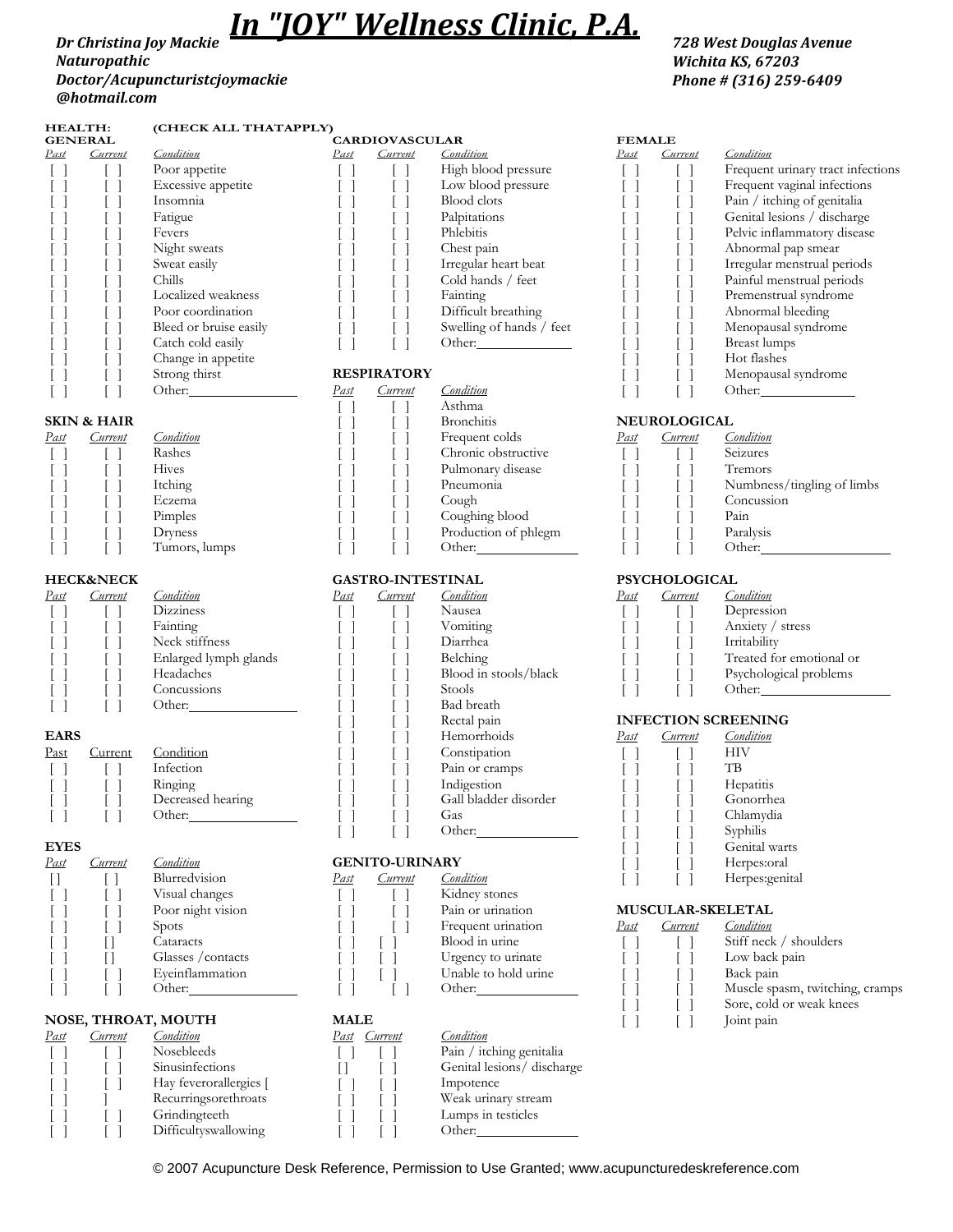# **Symptom Checklist for MEN**

*Useeachofthefollowingcheckliststodeterminesigns&symptomsofhormoneimbalanceandhelpyouchoosetheappropriateprofile.*

#### **Category 1: Basic Hormone Imbalance**

Mark which of the following factors/symptoms are present and/or persist over time.



#### **Category 2: Adrenal Hormone Imbalance**

Mark which of the following factors/symptoms are present and/or persist over time.

| Aches andpains    | Depression        | Morning fatigue     | Bone loss                    |
|-------------------|-------------------|---------------------|------------------------------|
| Sleepdisturbances | Lack ofmotivation | Anxiety             | Low blood sugar              |
| Chronichealth     | Prostateproblems  | Allergies           | Autoimmune disease           |
| problems          | Eveningfatigue    | Weight gain waist   | Fibromyalgia                 |
| <b>Stress</b>     |                   | Decreased erections | Susceptibility to infections |

#### **Category 3: Thyroid Hormone Imbalance**

Mark which of the following factors/symptoms are present and/or persist over time.

| Low libido           | Depression  | Feelingcold              | <b>Decreasederections</b> |
|----------------------|-------------|--------------------------|---------------------------|
| Foggy thinking       | Infertility | Headaches                | Sleepdisturbances         |
| Constipation         | Fatigue     | Lack ofmotivation        | Inability to loseweight   |
| Elevated cholesterol | Drv skin    | <b>Heartpalpitations</b> | <b>Brittlenails</b>       |
|                      |             |                          |                           |

#### **Category 4: Cardiometabolic Risk**

Mark which of the following factors/symptoms are present and/or persist over time.

| History ofsmoking                          | Weightgain                       | Heart disease or family history of heartdisease |
|--------------------------------------------|----------------------------------|-------------------------------------------------|
| High bloodsugar                            | Sugarcravings                    | Diabetes or family history of diabetes          |
| High bloodpressure<br>Low physicalactivity | Fatigue<br>Elevatedtriglycerides | Waist size greater than 40inches                |

#### **If you checked symptoms in all four categories, the suggested test profiles are:**

**MINIMUM:** Male Blood Profile II (Blood Spot)

**PREFERRED:** Comprehensive Male Profile I or II (Saliva/Blood Spot) and CardioMetabolic Profile (Blood Spot)

#### **If you checked symptoms ONLY in Category 1, the suggested test profiles are:**

**MINIMUM:** Male Blood Profile I (Blood Spot) or Female/Male Saliva Profile I (Saliva)

**PREFERRED:** Comprehensive Male Profile I or II (Saliva/Blood Spot)

**If you checked symptoms ONLY in Category 2, the suggested test profiles are:**

**MINIMUM:** Adrenal Stress Profile (Saliva)

**PREFERRED:** Comprehensive Male Profile I or II (Saliva/Blood Spot)

#### **If you checked symptoms ONLY in Category 3, the suggested test profiles are:**

**MINIMUM:** Essential Thyroid Profile (Blood Spot) **PREFERRED:** Comprehensive Male Profile I or II (Saliva/Blood Spot); **OR** Female/Male Saliva Profile III plus Comprehensive Elements Thyroid Profile (Blood Spot/Dried Urine)

#### **If you checked symptoms ONLY in Category 4, the suggested test profiles are:**

**MINIMUM:** CardioMetabolic Profile (Blood Spot) **PREFERRED:** CardioMetabolic Profile (Blood Spot) plus Female/ Male Saliva Profile III (Saliva)

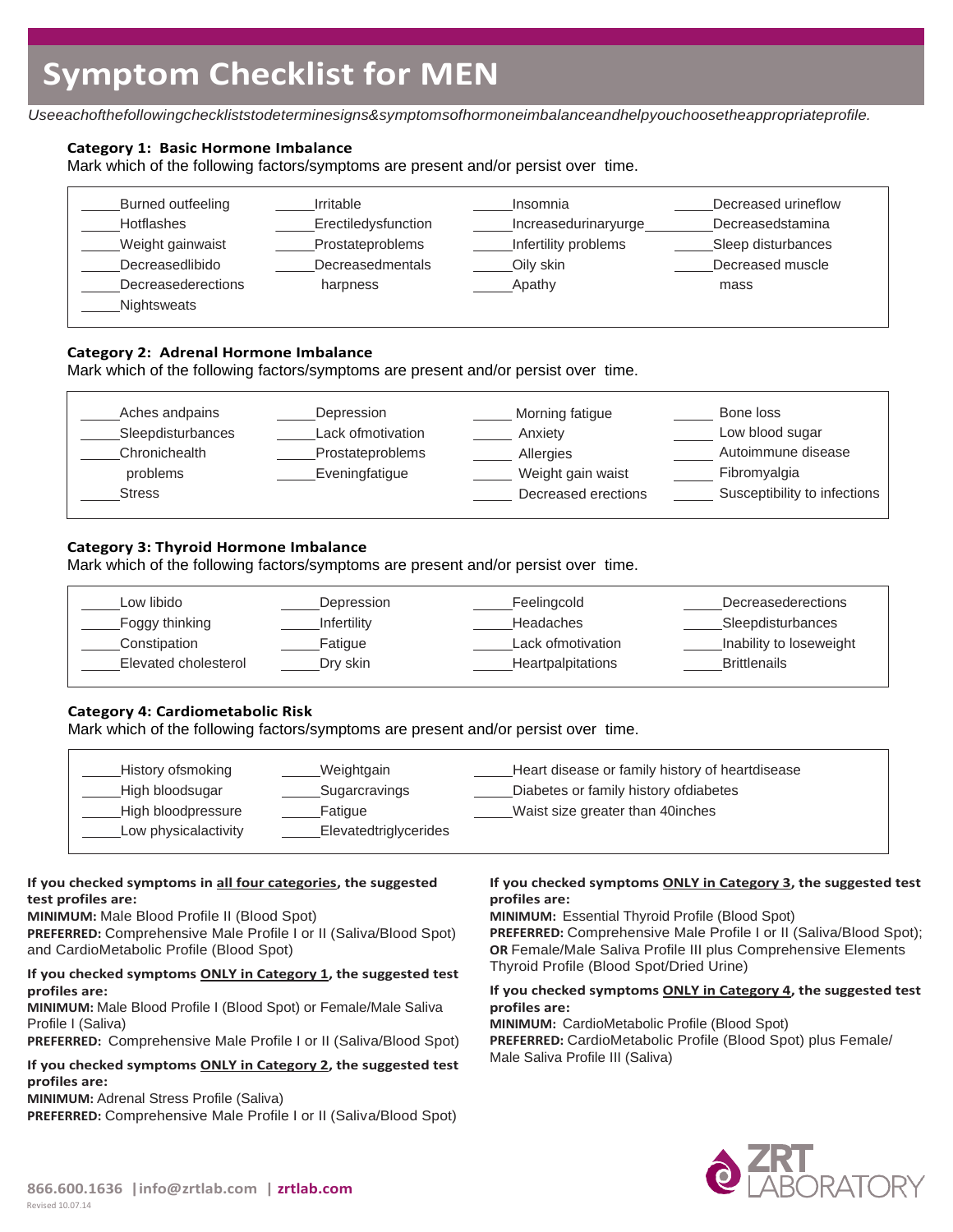# **In "JOY" Wellness Clinic, P.A. (316)259-6409**

**Dr. Christina Joy Mackie Naturopathic Doctor/Acupuncturist**  **728 West Douglas Avenue Wichita, KS 67203**

**[cjoymackie@hotmail.com](mailto:cjoymackie@hotmail.com)**

**Fax# 316-267-2554 Attention Dr. Mackie**

| <b>BREAKFAST</b> | <b>LUNCH</b> | <b>SUPPER</b> | <b>EXERCISE</b> | <b>Bowel</b>    |
|------------------|--------------|---------------|-----------------|-----------------|
| <b>Times</b>     | <b>Times</b> | <b>Times</b>  | <b>Time</b>     | <b>Movement</b> |
|                  |              |               |                 | Time(s)         |
| Day 1            |              |               |                 |                 |
|                  |              |               |                 |                 |
|                  |              |               |                 |                 |
|                  |              |               |                 |                 |
|                  |              |               |                 |                 |
|                  |              |               |                 |                 |
| Day 2            |              |               |                 |                 |
|                  |              |               |                 |                 |
|                  |              |               |                 |                 |
|                  |              |               |                 |                 |
|                  |              |               |                 |                 |
|                  |              |               |                 |                 |
| Day 3            |              |               |                 |                 |
|                  |              |               |                 |                 |
|                  |              |               |                 |                 |
|                  |              |               |                 |                 |
|                  |              |               |                 |                 |
|                  |              |               |                 |                 |
| $\log$ 4         |              |               |                 |                 |
|                  |              |               |                 |                 |
|                  |              |               |                 |                 |
|                  |              |               |                 |                 |
|                  |              |               |                 |                 |
|                  |              |               |                 |                 |